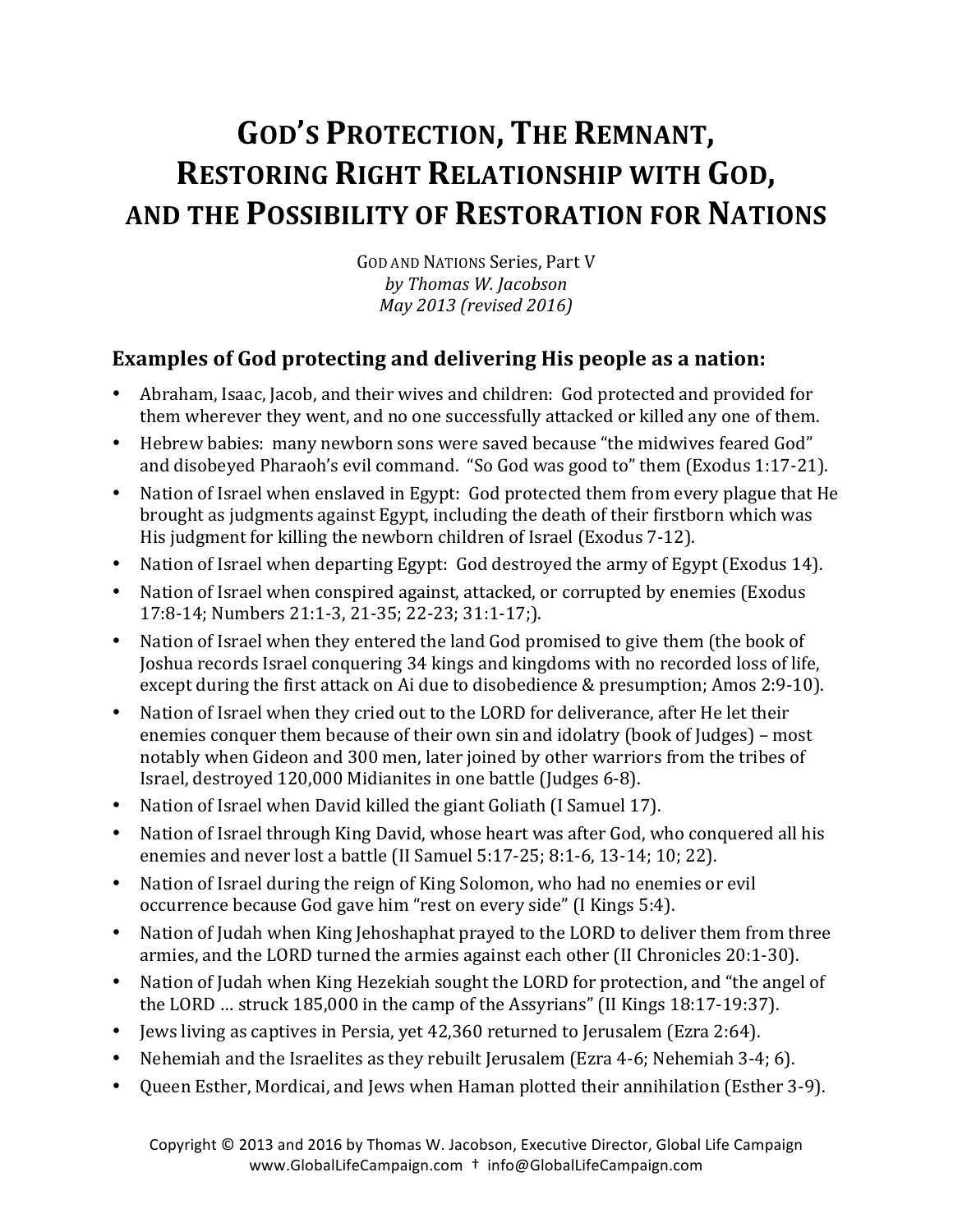# **Examples of God protecting the remnant of His people and disciples:**

- Noah and his family only 8 persons saved from the global flood because "Noah was a righteous man, blameless in his time" when all others were wicked (Genesis 6:8-9).
- Joseph: God protected, provided for, and blessed him, even though he was betrayed by his own brothers, sold into slavery, falsely accused, and imprisoned. Yet despite his circumstances, he always remained faithful to God (Genesis 37, 39-41).
- Iob and his wife when Satan destroyed their children, servants, and property (Iob 1-2).
- David whom God protected from a bear, lion, giants, King Saul, and enemies all his life.
- Elijah when Queen Jezebel declared she would have him killed (I Kings 19:1-18).
- Elijah when King Ahaziah sent a captain and soldiers to take him 3 times (II Kings 1).
- Elisha when the king of Aram sought to capture him (II Kings 6:8-23).
- Jeremiah the prophet, who was persecuted, imprisoned, and thrown into a pit.
- Hananiah, Mishael, and Azariah when they refused to worship king's image (Daniel 3).
- Daniel when he kept praying, disobeying the law to pray only to the king (Daniel 6).
- Jesus Christ: no one could take His life until He chose to lay it down (John 10:14-18).
- Peter and John when arrested for preaching about Jesus (Acts 4:1-31).
- The Apostle John whom no one could kill, and who wrote 5 books of the New Covenant.
- The Apostle Paul: God protected him from numerous attempts on his life until it was His timing for him to die, after he had written half the books of the New Covenant.

# **Those whom God promises to protect, rescue, and restore:**

- God promised to be a shield of protection to those He chooses and who obey Him (Genesis 15:1; Deuteronomy 33:29; II Samuel 22:3, 31; Psalm 3:3; 5:12; 7:10; 18:2).
- Those who seek God and seek good, not evil, that they may live (Amos 5:4, 6, 14).
- Those who put their confidence in the LORD, "take courage," "do not fear," and do His will (Psalm 71; Proverbs 3:21-26; 14:26; Haggai 1:13-14; 2:4-5; Acts 4; Philippians 3:3); from the time forward that they start doing His will, He will bless them (Haggai 2:19).
- "Those who take refuge in Him," trust His goodness "in the day of trouble" (Nahum 1:7).
- God promised to deliver His people from the oppressions and shackles of their enemies, and give them good news and His peace (Nahum  $1:13, 15$ ).
- "The LORD will restore the splendor" of His people and nation (Nahum 2:2).
- God promises to be a refuge for His people during "the day of the LORD" when He judges "all the nations"; many will escape; they will keep their land and possessions; Judah and Jerusalem "will be inhabited forever" (Joel 3:16-18, 20; Obadiah 1:17-18).
- The  $144,000$  "from every tribe of the sons of Israel,"  $12,000$  from each tribe (Rev. 7:4-8).
- Those who persevere, and "keep the commandments of God and their faith in Jesus," He will empower them to not take the mark of the beast or worship him (Rev.  $14:12$ ).
- Those who "have the seal of God on their foreheads" during the final judgments of all nations (Revelation 9:4).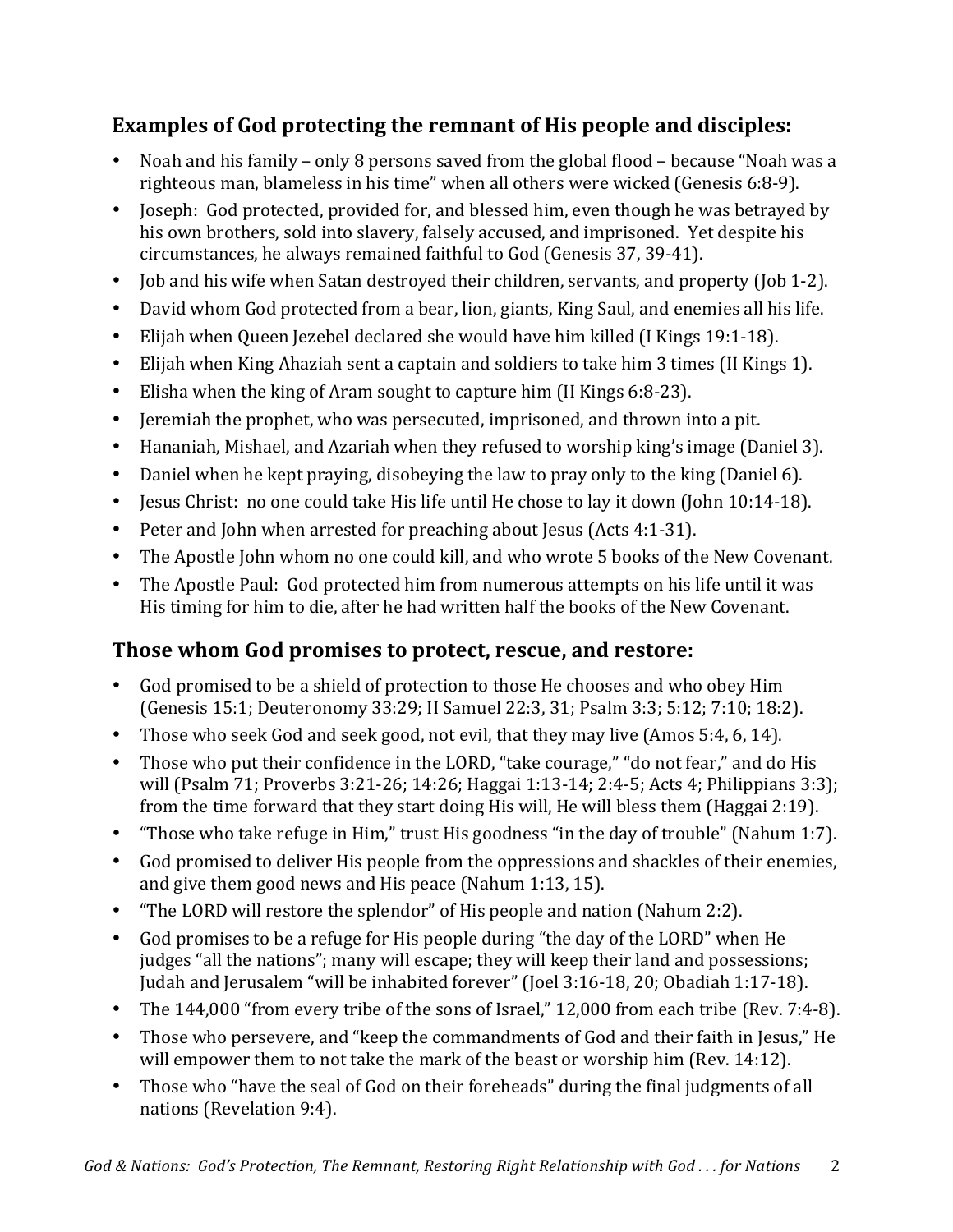- The two witnesses (Moses and Elijah) for  $1,260$  days: "fire proceeds out of their mouths and devours their enemies" who try to harm them (Revelation 11:3-5).
- Some of those who overcome Satan "because of the blood of the Lamb and because of the word of their testimony" (Revelation 12:11).

#### Those whom God promises to save from hell and the second death:

- Every believer in Jesus Christ who is faithful to Him until death (Rev. 2:11; 20:6, 14).
- Believers in Jesus Christ "from every tribe and tongue and people and nation," including those "who come out from the great tribulation" (Revelation  $5:9$ ;  $7:9-17$ ).
- Believers in Jesus who are martyred during the great tribulation (Revelation 20:4-6).

#### **Those whom God chooses** *not* **to rescue, but to bring to Himself:**

- The newborn Hebrew sons killed by the Egyptians (Exodus 1:22).
- Believers in God who were tortured, mocked, "destitute, afflicted, ill-treated," scourged, imprisoned, stoned, "sawn in two ... put to death"; who refused to deny the LORD or compromise their faith in order to obtain release from pain or death; who fixed their hope on "a better resurrection" and "gained approval through their faith" (Hebrews 11:35-39; Revelation 2:10, 13; 12:11, 17).
- The 10 apostles of Jesus Christ who were martyred after a period of ministry.
- Believers in Jesus Christ who are "slain because of the word of God, and because of the testimony which they had maintained" (Revelation 6:9).
- Two witnesses (Moses and Elijah) murdered, but then rose from death (Rev. 11:3-12).
- The saints whom God permits the anti-Christ to capture/overcome/kill (Rev. 13:7, 10).
- The saints who use weapons to kill other people, though possibly not those who do so in self-defense (Revelation 13:10).
- The saints who "die in the LORD" during the great tribulation; but it is these who will come back to life and reign "with Christ for a thousand years" (Rev. 14:13; 17:6; 20:4).

#### **Restoring a right relationship with God, individually and nationally – ways to approach, obey, appeal or respond to, and touch His heart:**

In compiling the list below, I became more acutely aware of how unrighteous and far from God's holiness I am, and how humanly impossible and unlikely it is for the whole of God's *people in any nation, or the leaders of any nation, to do all of these actions. But this is God's* standard, and what is impossible with man, is possible with God. Why not see how close we *can get* to obeying Him at every point, and see what He will do for us? Yet whatever good He *does* will be because of His grace, and not based on what we deserve in His eyes.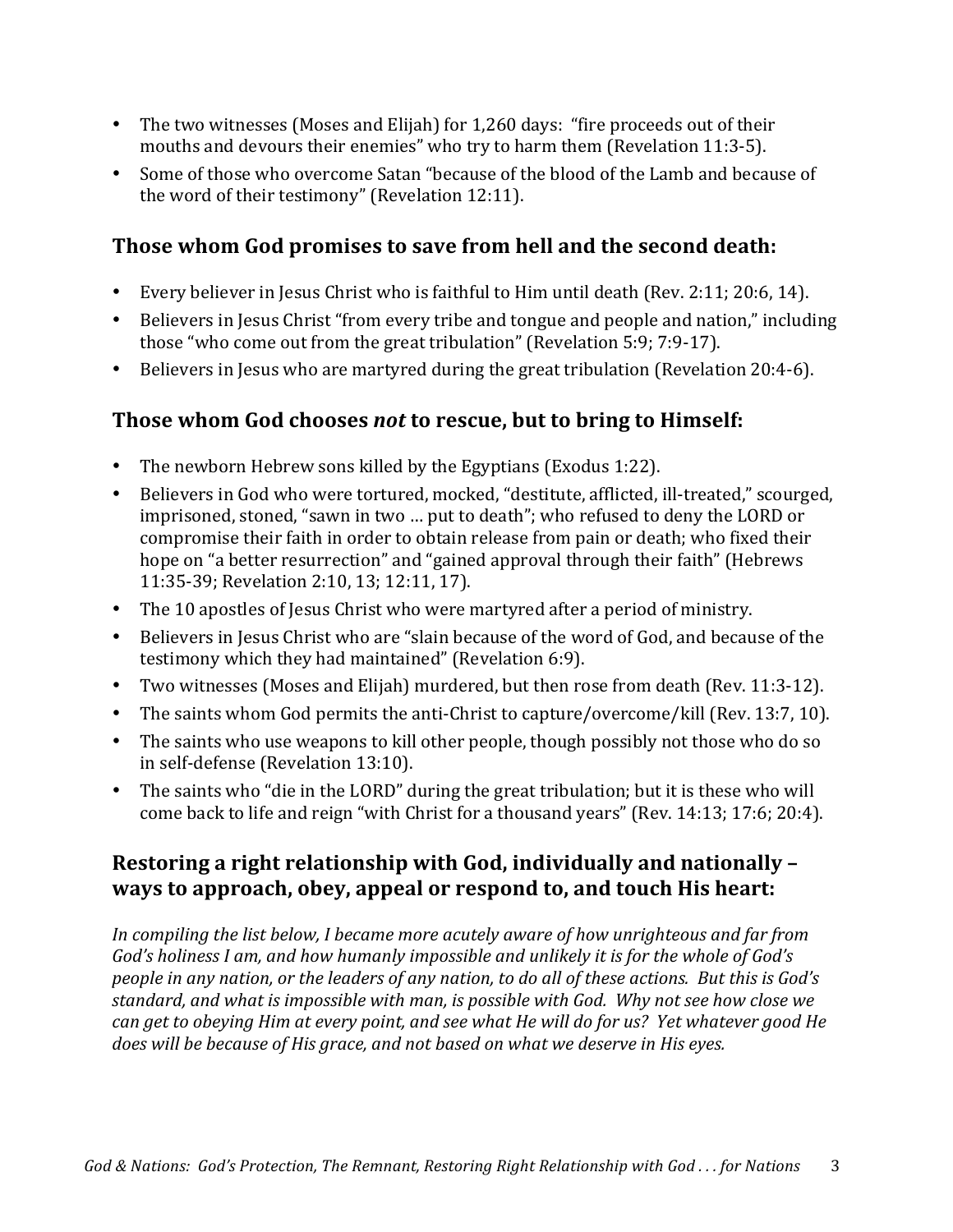- Seek the LORD by reading the Bible, worshipping Him, praying, supplicating, interceding, and humbling yourself before Him, including by prostrating face down and kneeling before Him (Deuteronomy 4:29; II Chronicles 7:14; Nehemiah 1:4; Psalm 77:1-3; Isaiah 55:6; Daniel 9:2-4; Hosea 10:12; Zephaniah 2:3; Matthew 4:1-2; Mark 1:35; Luke  $11:1$ ; John  $6:15$ ; Philippians  $4:4-8$ ; James  $4:4-10$ ).
- Show "reverence for the LORD," privately and publicly (Haggai 1:12).
- Declare the LORD's name and who He is  $(1$  Kings 8:22-24, 33, 56; Malachi 1:11, 14).
- Clergy approach the LORD will reverential fear and obedience; teach the people how to do the same; teach the Word of God so all may know His character, commandments, and expectations, and how to obey Him in every area of life; and equip His people to accurately discern personal and national sins, and between holy and profane, good and evil, right and wrong, and between those who are true disciples of Christ Jesus and those who are not.
- Followers of Jesus Christ, including government leaders, read the Word of God personally and do the same as above (II Kings 22:8-13; 23:2).
- Clergy and prophets sound an alarm and give a clear warning, telling the people of God's impending judgment for sin and iniquity (Joel 2:1, 15).
- Return to, trust in, rely on, and seek the LORD, not others (Isaiah 10:20-21; 26:1-4, 7-9).
- Identify, repent of, and renounce all personal sins, and generational sin patterns (iniquity) in your family; be specific (Exodus 20:5; I Kings 8:33-36, 47; Psalm 7:11-12; Daniel 9:20; Hosea 5:15; Matt. 4:17; 11:20; Acts 2:37-39; 3:19; 17:30-31; Romans 3:23; 6:23; I John 1:9).
- Mourn for personal and national sins (Nehemiah 1:4; Jeremiah 8:21; Matthew 5:4).
- Seek "the favor of the LORD our God by turning from our iniquity and giving attention to the truth" (Daniel 9:13).
- Consecrate a fast, hold an assembly, and bring together the leaders and families to the house of the LORD (Joel  $1:14$ ;  $2:15-16$ ). Publicly assemble and humble vourselves before the LORD and worship Him (I Kings 8). Clergy lead with weeping, lamenting and wailing before God (Joel 1:13; 2:17). All fast, weep, mourn, and render your hearts (Joel 2:12-13)
- Personally and corporately identify with and repent of all national sins, past and present (II Chronicles 6:36-39; 7:14; Nehemiah 1:3-9; Daniel 9:3-20).
- "Pray and make supplication to" the LORD (I Kings 8:33, 35, 38, 47-53).
- Call "on the name of the LORD" to "be delivered" (Joel 2:32).
- Seek the LORD for wisdom, knowledge, understanding, discernment, discretion, counsel, strength, and the fear of the LORD (Proverbs 1:1-7; 2:1-11; Isaiah 11:2-3).
- Listen to and obey "the voice of the LORD" through His prophets and priests (Haggai 1:12-15).
- Give thanks to the LORD publicly for His grace, salvation, deliverance, and blessings  $(Isaiah 12)$ .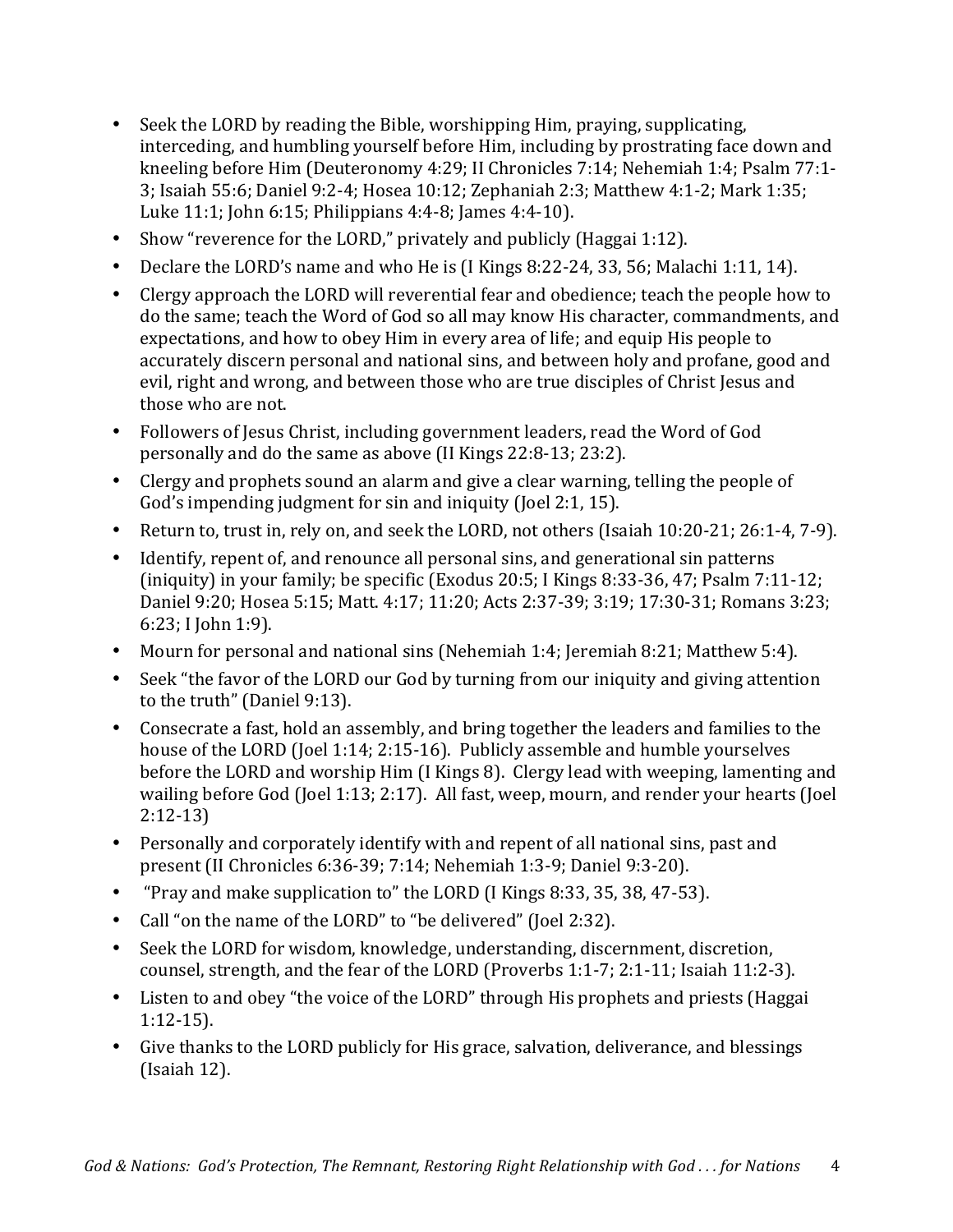- Restore the knowledge of the LORD and His wonderful acts in the Bible, in history, in own national history - and pass to future generations (Psalm 78:4; 96:3; 145:4-13; Isaiah  $12:4$ ).
- Restore honoring of the Sabbath or LORD's Day (Nehemiah 13:15-22).
- Restore full tithing for all those failing to do so (Nehemiah 13:10-12; Malachi 3:8-11).
- Destroy any idols or forms of idolatry; do this first if you want the LORD's help to overcome insurmountable obstacles or problems, or an enemy too powerful (Judges 6:11-34; I Kings 15:11-13; 18:17-40; II Kings 23:4-16, 19-20).
	- Destroy (not throw away), burn to ashes, and vocally renounce any occult books, videos, movies, materials, or beliefs that belong to you, or are in your home or office, and which you have the authority to destroy (including horoscopes, weegie boards, and whatever else opens a door to the demonic spiritual realm).
	- Identify what ideas, theories, and systems of thought you have believed that are in direct conflict with the Truth in Scripture; within the limits of your authority, renounce them and destroy any representation of them.
- Reinstitute feasts, festivals, community events that honor the LORD, and restore the practice of honoring Him at public events (II Kings 23:21-23).
- Care for the poor [from individuals, church, private sector], and ensure they receive justice when wronged [civil government duty] (Isaiah 11:3-4).
- Seek the counsel of those who fear God, understand the times, and know what the nation should do (I Chronicles 12:32).
- Do God's will in God's way (I Chronicles 13; 15).
- Fill the earth with "the knowledge of the LORD" (Isaiah 11:9).
- Lift up God's Word and knowledge of His will as a standard to all nations, and the knowledge of His special purpose for Israel as a signal to them (Isaiah  $11:10$ ,  $12$ ;  $13:1$ ; 18:3; 31:9; 49:22; 62:10; Jeremiah 4:6, 21-22; 50:2; 51:12, 27).

#### **Other proper attitudes and actions vital to restoring God's blessing:**

- "Hate evil, love good" (Amos 5:15).
- "Establish justice" in places of leadership and government (Amos  $5:15$ ).
- "Let justice roll down" and restore right relationships, instead of sacrifices, wailing, mourning, solemn assemblies, offerings, singing and worship (Amos 5:16-24).
- Remove all mediums and spiritists (II Kings 23:24-25).

# To possibly reduce the severity of irrevocable judgment of God:

Follow the above steps.

The shedding of innocent blood that is not atoned for through justice (or repentance and atonement by the blood of Christ) brings the irrevocable judgment of God eventually.